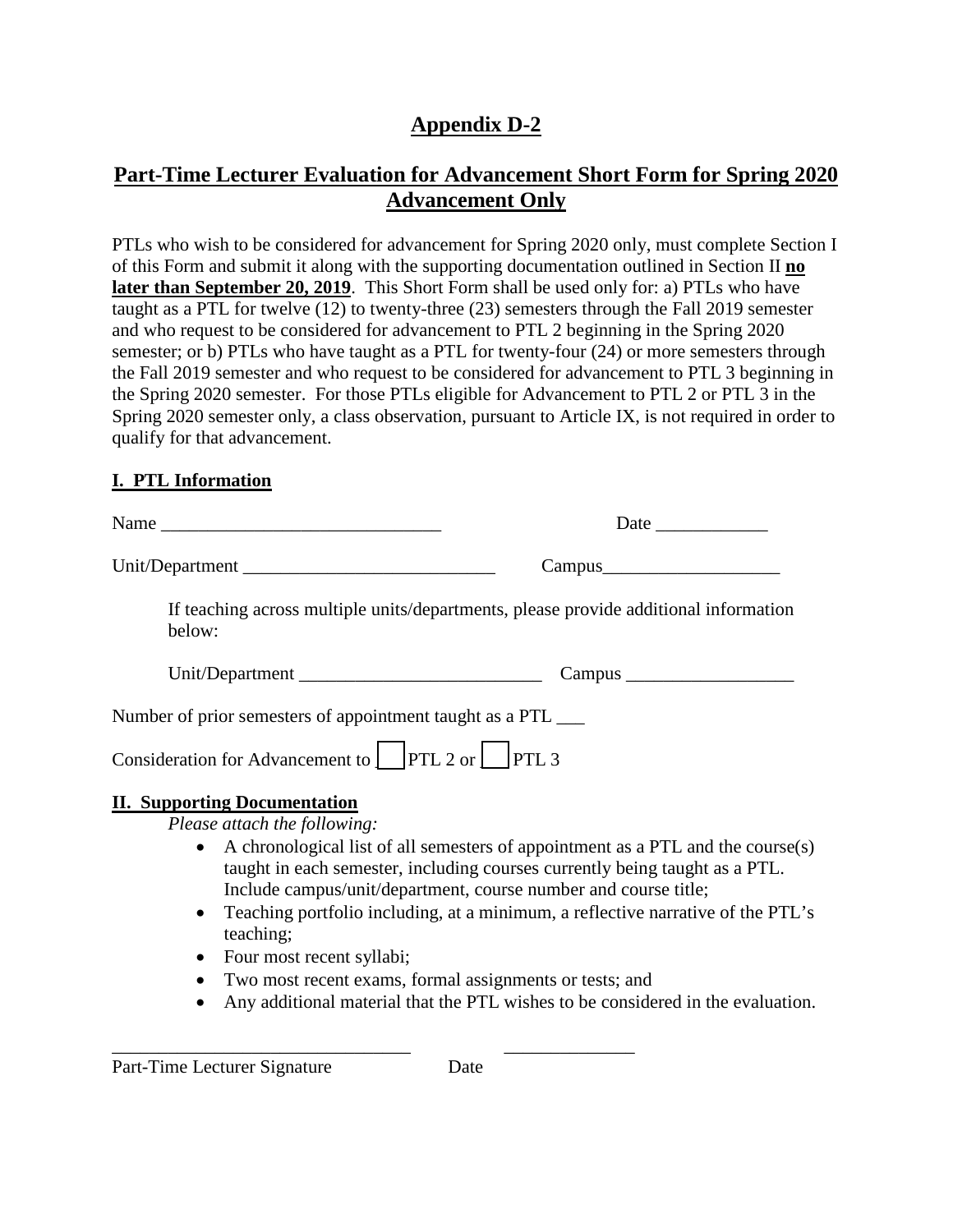### **III. Prior Evaluations**

### **To be completed by the Department Chair**:

Date(s) of Prior Departmental Evaluation(s): \_\_\_\_\_\_\_\_\_\_\_\_\_\_\_\_\_\_\_\_\_\_\_\_\_\_\_\_\_\_

Method of Evaluation(s) e.g., SIRS, Class observation, etc. \_\_\_\_\_\_\_\_\_\_\_\_\_\_\_\_\_\_\_\_\_\_\_\_\_\_\_\_\_\_

Summary of Prior Evaluation(s):

If no prior evaluation, please provide an evaluation: